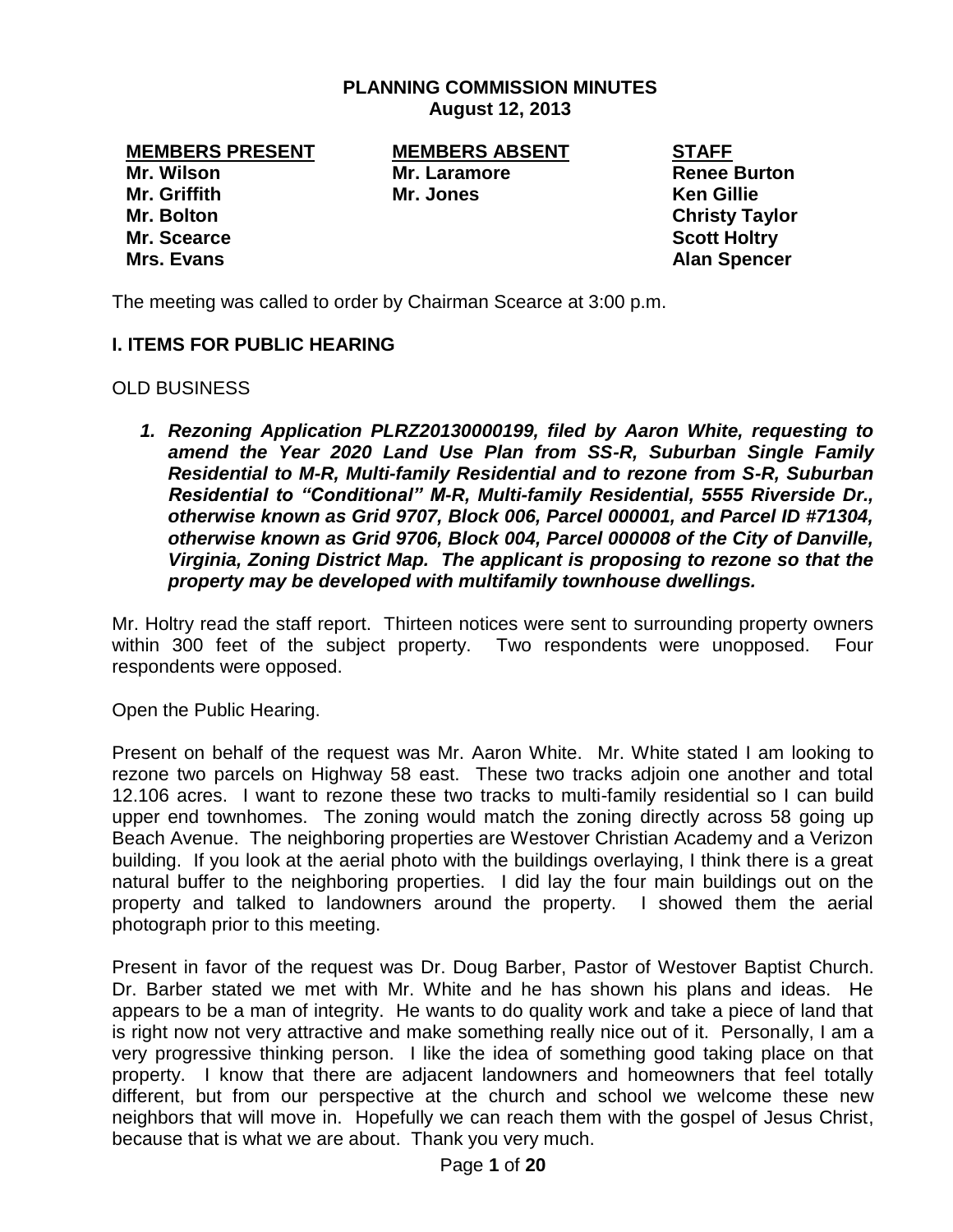Present in favor of the request was Mrs. Teresa Moody. Mrs. Moody stated I am a real estate agent here in Danville with ERA Holley & Gibson Reality. I wanted to speak today on behalf of Aaron and his project first of all because I think it is an exceptionally grand idea. We have a very significant need in this area for better caliber rental property. I think Mr. Scearce and Mr. Bolton could agree that it is very common and frequent in a month's time to get a number of calls from customers, clients, or other real estate professionals in desperate search of better caliber rentals for potential transfers to the area whether it be a physician or resident with the hospital, or upper management coming with a local industry. Certainly there is a need for this type of housing. There is a term in real estate and I am sure that you are familiar with it, highest and best use. What is currently there is not only unattractive but it is not bringing in any tax income. Multi-family is the highest use for this property. When I spoke with Aaron initially about his plans for this property I told him I didn't want to give him my opinion until I looked into the topo of the land. As I looked closer, it is a little too far west to be very suitable for commercial and I think that would be far less attractive to any neighbors. I can just imagine a car dealership or a mobile home sales located there. I am not thinking that would be in the best interest of the community as far as the neighboring properties. What Aaron has proposed is very nice upscale townhomes. We have a need for this. Aaron's track record speaks for itself. He has a long standing record of building very good quality construction, the type that can stand the test of time. I am very excited about this proposal and I hope you all will very seriously consider the rezoning to make this a doable project for him.

Present in opposition to the request Mr. Fred Leggett. Mr. Leggett stated I am one of the property owners. This doesn't touch me. Mr. White did meet with two of us and I know his intentions are right. We enjoyed meeting with him. He showed us all the lines. My concern is across the road some of the land that he would be getting with this is already zoned multifamily. I had personally rather see commercial go in there rather than family. His long term is about 28 apartments and I really consider them apartments rather than townhomes. I don't think they will be as sellable as homes as they will be as rentals. My concern is what it might do to the adjoining property owners. I don't own any part of the lots that adjoin except for one little spot. It doesn't bother me that it is there. Something does need to be done with the property, I agree with that; but I would rather see light commercial in there rather than apartments.

Close the Public Hearing.

Mr. Wilson asked how does suburban residential limit what can go on there?

Mr. Holtry responded single family.

Mr. Wilson asked what we have before us is seven units. If we were to approve this would be approving the seven buildings that are proposed or are we approving the full development of the whole property?

Mr. Holtry responded you would be approving the zoning change to multi-family.

Mr. Wilson stated so once that is done there would be no future hearings or conversations with us about going deeper into the hillside and moving across the property. We would have permanently changed that to multi-family.

Mr. Holtry stated correct with the proffered list that was provided as well.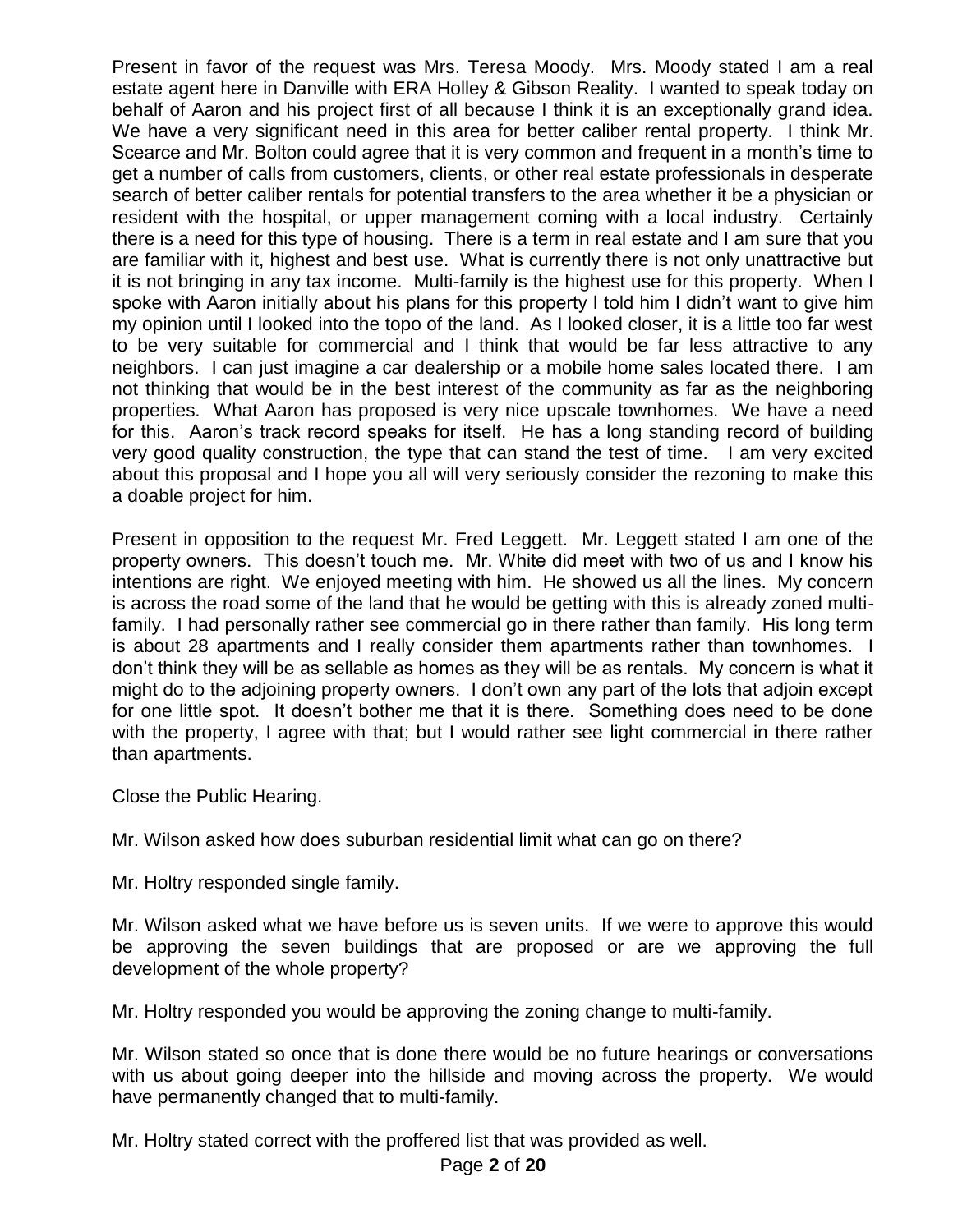Mr. Wilson asked other than this particular project, do you all have a reason to change this from suburban residential to multi-family? Why is this suburban residential to start with in the land use plan? Was there a reason behind it being suburban residential to start with?

Mr. Gillie responded the area behind it is suburban residential. Threshold residential is usually our holding capacity. We have the subdivision behind it as suburban residential, so we matched that. The change to multi-family, the City has a lack of multi-family zoning. When we did the comprehensive plan before and the City wide rezoning in 2004 there were very little areas zoned multi-family. The reason for that is so we can work with people when they come in and ask for rezoning, so we can get conditions or proffers. Right now, everything is working the way we envisioned. That is one of the reasons we don't have a large amount of vacant multi-family land out there. The piece across the street we do already have as multi-family. It was a couple trailer parks. We were looking at removing the mobile homes and possibly placing something there that had a higher density. That is why it is multi-family, but for this to be suburban residential, it matches what we've done in the past.

Mr. Bolton asked was that the original zoning?

Mr. Gillie responded I believe it would have been zoned R1-A, which was that kind of zoning under the old scheme from 1988-2004. The R1-A either became suburban residential or possibly threshold residential. The R1-B mostly became old town residential. It is similar to what it was before.

Mr. Scearce stated Mr. White wouldn't necessarily have to come before us to do anything more, but he would have to come before you to issue parking and those kinds of things.

Mr. Holtry stated correct.

Mr. Wilson stated I have a couple of concerns here. We got two responses that were not opposed. I don't see an Updike.

Mr. Holtry stated the properties down below, Affleck are part of Updike. They are a combination of owners. They are kind of a split decision, but we were only able to send them one letter.

Mr. Wilson stated so really nothing has changed since our last meeting.

Mr. Holtry stated we didn't send out new responses for them to respond back. These are the old responses.

Mr. Wilson asked were the neighbors aware that we were going to be having this meeting?

Mr. Holtry responded yes. We sent out a response saying we were having an additional meeting.

Mr. Wilson stated I see opposition, but there is one guy who actually stepped forward.

Mr. Scearce stated my understanding is the Affleck's are all part of the Updike family. There is nobody living there. These lots are available for somebody to buy in the future.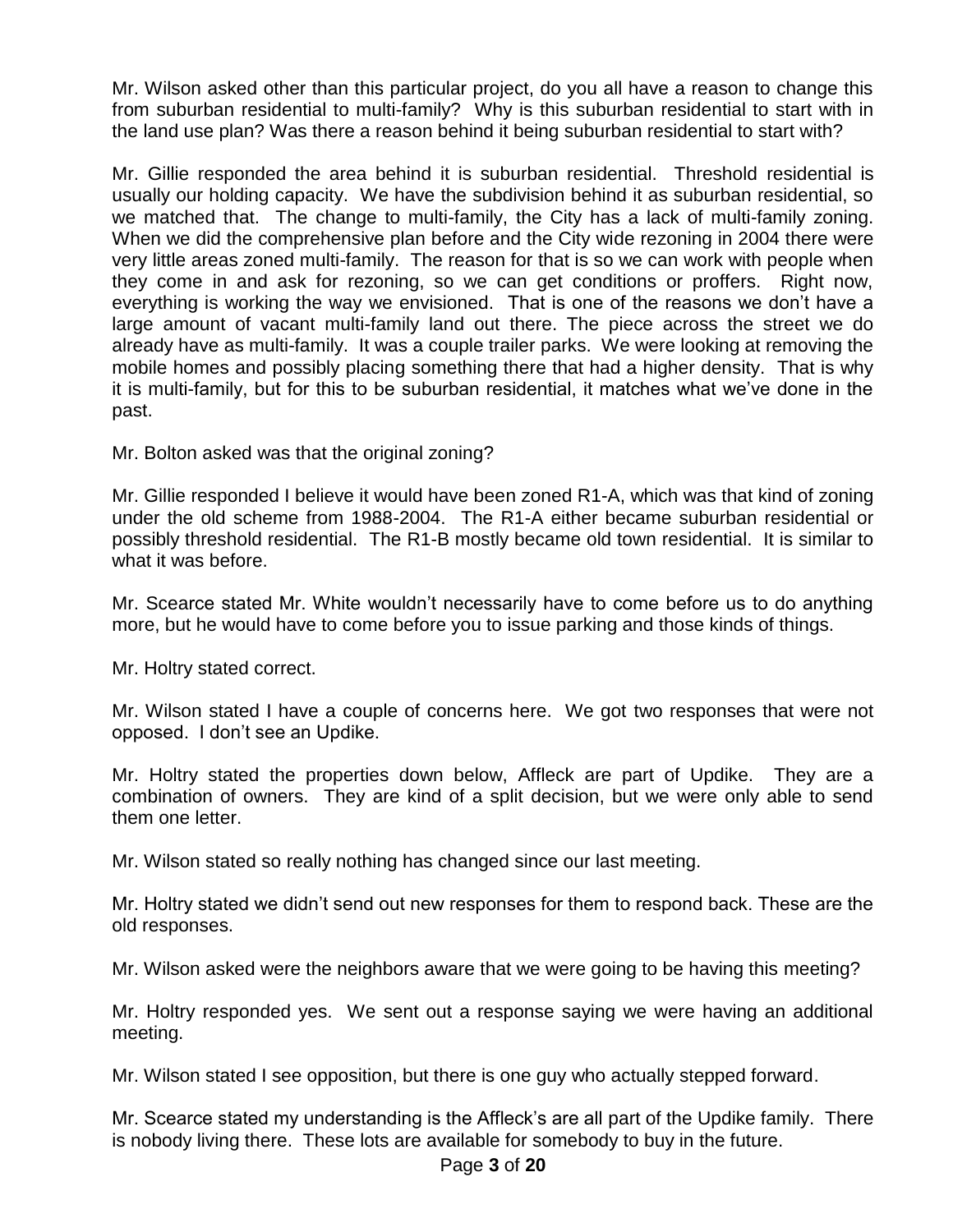Mr. Gillie stated we sent out notices the first time. We received it and this is what you have. When we notify them a second time we don't give them an additional check off box to say whether they are opposed or unopposed. We just notified them that Planning Commission tabled the request last month, there will be another meeting held this date, and they can come and speak. That is why you don't see any difference between the responses last time and this time.

Mr. Wilson stated but they did know they could come speak.

Mr. Gillie stated yes.

Mr. Leggett stated I know that the property is owned by six people. Four of them are opposed to this. The problem is only one of them got the notice. One of the ladies is 96 years old and lives in Arizona. She is opposed to it, but she obviously can't come to this meeting.

Mr. Bolton asked what is the total acreage of the property?

Mr. White responded 12.106 acres.

Mr. Bolton asked what is it on this one side?

Mr. White responded 12.106.

Mr. Bolton stated if you look at this, this is only going to take half. You've got about 6 acres of more land for harvest.

Mr. White stated when I met with Mr. Leggett and Mr. Rowland, it is my understanding that he has bought of the group out that joins the back property line. I think it is 606' across the back. He is the majority owner of the triangle shaped lot and he lives on Lake Heron Drive. He asked me if I was not intending on using the back property if I would be willing to sell it. I told him I would think about it. I called him last week and told him that I came off the back and scaled off 200' from the back property line and figured it up to be almost 4 acres. I figured out what the land is costing me to buy. I offered to sell him approximately 4 acres across the back to give him a 200' buffer. I offered it to him at the same cost it is costing me per acre. That was more than he wanted to pay for it. I told him that the door is not shut. We have still been negotiating. He said he was still interested. I am too. This is just the first thing I come up with for the back property. The back of this land is very up and rolling. Somebody with unlimited funds may could move some hills and fill in some holes, but I am not in that situation. Mr. Leggett had asked me to look into doing a special use permit to do like a neighborhood on this side of the road. With the lot requirements for the individual houses, I would have to encroach and go back into the woods further. I just think this is a better use for it and less encroachment on the neighbors behind us as well.

Mr. Wilson stated you have certainly done a good presentation. This is a neighborhood where people have invested a lot into property and land. I would imagine that there is some anxiety about putting any type of rental property anywhere close to that. If we choose to do a switch from suburban residential to multi-family, at that point it is done. There is nothing really stopping this. I know what you are planning on doing, but there is nothing really stopping this land from being sold or other things. I wish there was some kind of way we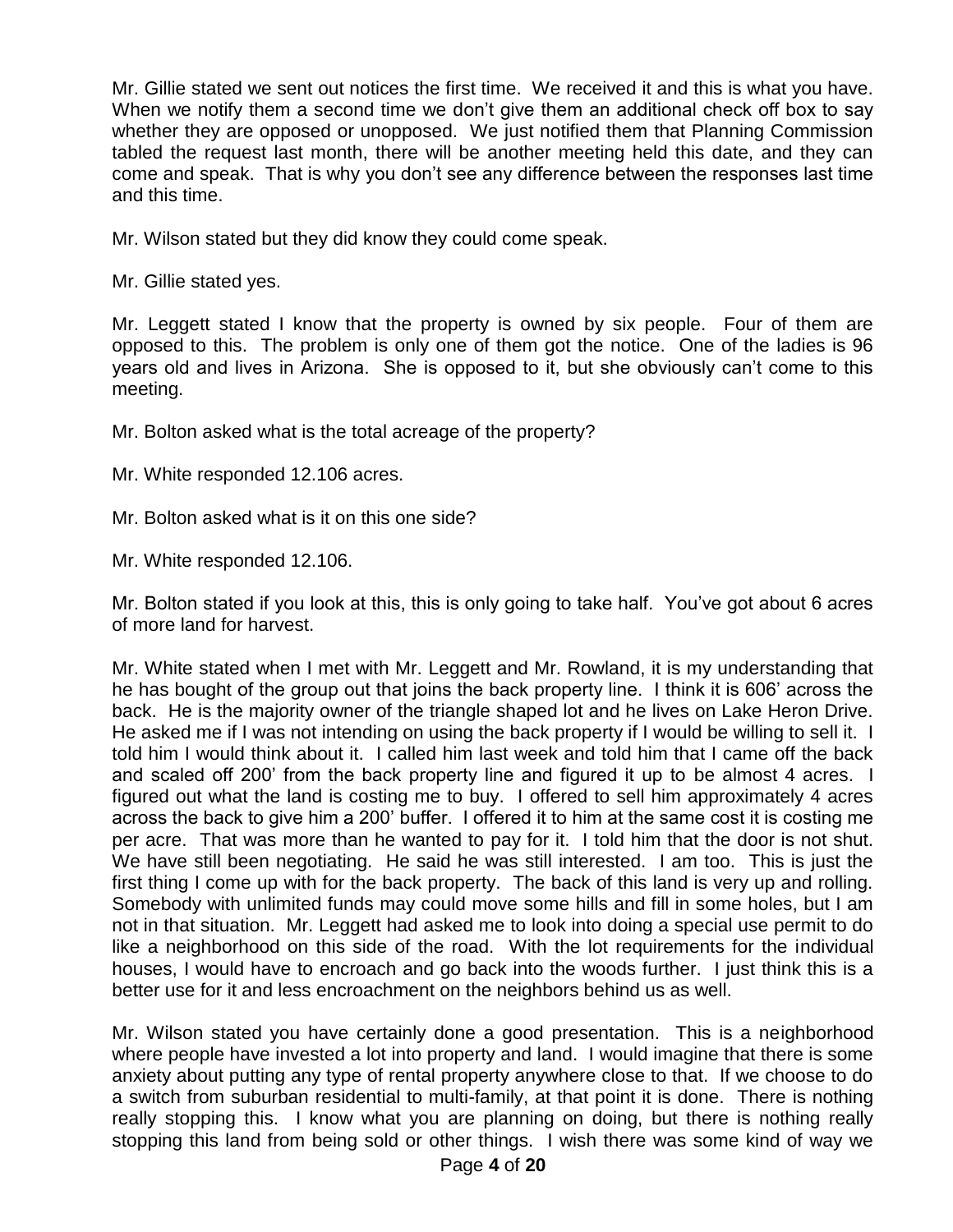could secure some kind of buffer in there or some kind of arrangement with this Lake Heron Group. Is there any way something like that can be worked out?

Mr. White responded I would not be opposed to putting something in there that if I was to ever sell the property, to give all the adjoining property owners an opportunity to buy it for whatever I have invested in it, but at a fair market value. I am reluctant to say that I won't build anything on the back 200' because then the land is worthless. If I put that in there, I would be basically giving it to them.

Mr. Wilson stated you are a business man and you are going to make an investment into this property. This property hasn't actually been sold yet. We are just trying to get the zoning changed.

Mr. White stated I have a contingency contract pending the rezoning.

Mr. Wilson stated you are willing to do that and at the same time I see you trying to work out things with some of the neighbors.

Mr. Scearce asked initially you are going to build how many buildings?

Mr. White responded I would start with two to four buildings.

Mr. Scearce stated and that is going to put right many units in there. What are the chances of you developing that further back? Because of the topography, is it slim?

Mr. White responded yes. It is very slim. I would go across the road. I think it is probably a 6 to 10 year project.

Mr. Griffith stated one of my concerns is the traffic. If you are going west, you have to go up to Westover Christian School and make a u-turn to come back. If you come out of the apartments and want to go west, you have to go down and do another u-turn. With 20 apartments and the traffic with everybody having to make u-turns concerns me.

Mr. White stated I have talked to the City Engineering Department and VDOT has approved a crossover to extend Beach Avenue and turn lanes. They said I would incur part of the cost. They didn't tell me how much of the cost I would incur and how much the City would incur. They said they had looked at doing it in the past and for whatever reason it didn't happen, but it would be approved by VDOT to put a crossover in there.

Mr. Griffith stated with the traffic and the school being there it does concern me.

Mr. White stated I do think there is a need for a crossover there even if this isn't done.

Mr. Bolton stated it is a 55 mph zone. Who controls that? Could we drop it to 45?

Mr. Gillie responded the City would do that has part of a traffic analysis for what growth occurs, what the traffic volumes are. There are a number of factors that they would have to study to see what the speed limit should be. An access management study was done two or three years ago in that area looking at existing crossovers. That has been looked at. At this time, the reduction of speed hasn't been recommended. As more development occurs out in that area we will look at it again. At this point it is meeting all of the thresholds. At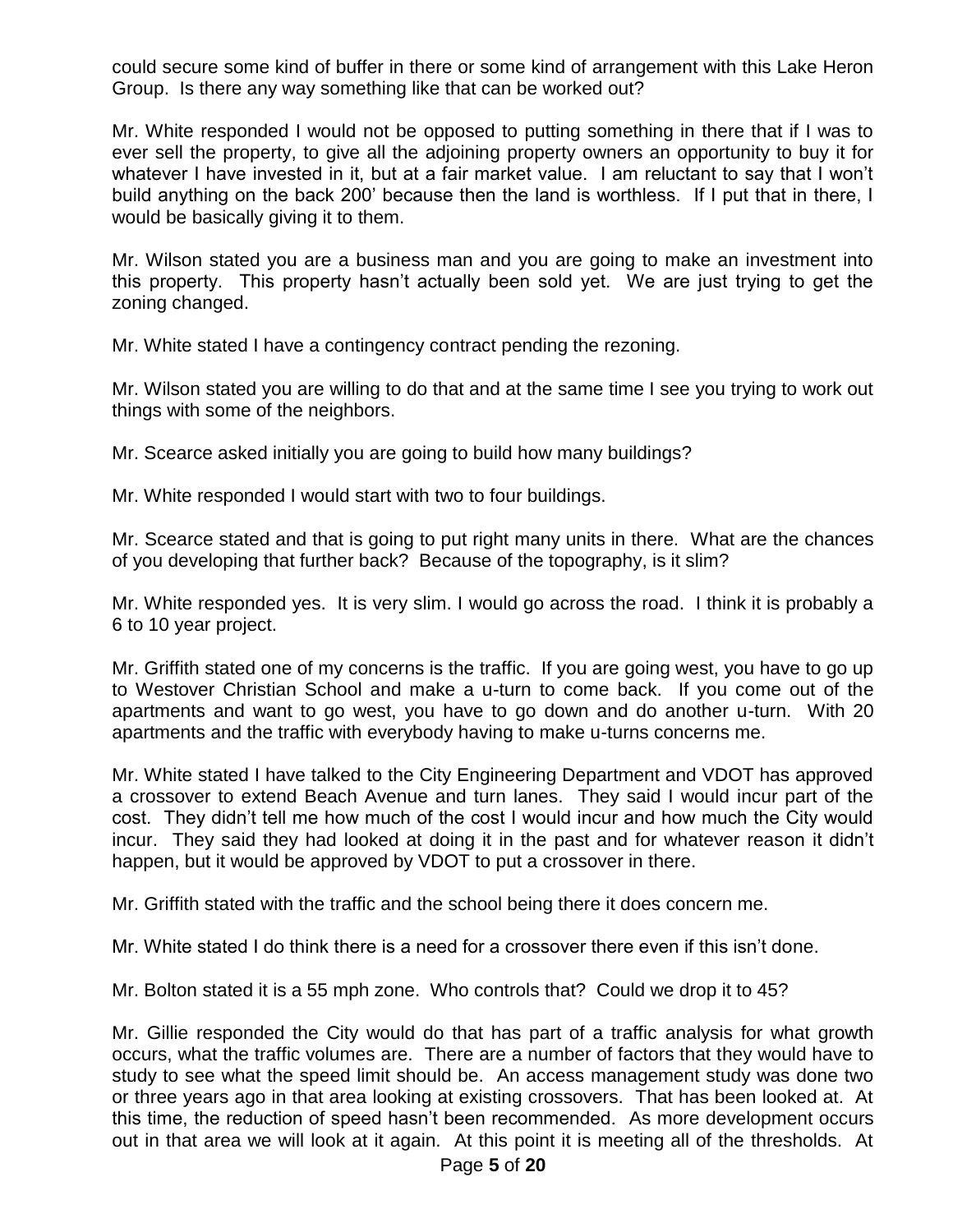this point a crossover isn't needed at Beach Avenue according to the numbers. It was listed as a site for a potential one. We will have to work with Mr. White if it meets the threshold on who is going to pay for it.

Mr. Wilson stated there still seems to be a number of uncertainties. One thing that gets me is that we have Rowland, Singer, and Lake Heron LLC that are opposed, but only Mr. Leggett has spoken. We have a couple quotes in here and most of those quotes say "until there is more information" and Mr. White keeps giving information.

Mr. White stated I did talk with Lee Braun. I think she is listed as Elizabeth Braun. I never asked her directly if she was opposed. I emailed her the aerial photographs and the site plan. I know she lives in Alexandria, Virginia. She was really nice to talk to and I think I answered any questions that she had.

Mr. Wilson stated well you shouldn't have to be the one to represent her opinion. You are doing your part.

Dr. Barber stated I appreciate your concern about the traffic. It is a challenge for us and we do everything we can to make it as smooth as possible. We looked at this from the standpoint of the work day and school day. Our thought was that it would not be a major conflict, because school is generally out before the working people get out. We didn't see it as a major problem and with the crossover that will take care of it. I think it will come if he develops it.

Mr. Scearce stated staff has recommended approval and is looking to us for direction, so we need to entertain a motion.

**Mrs. Evans made a motion to recommend approval of Rezoning Application PLRZ20130000199 with the recommendations per staff. Mr. Wilson seconded the motion. The motion was approved by a 3-2 vote (Mr. Bolton and Mr. Griffith voted in opposition).** 

#### NEW BUSINESS

*2. Special Use Permit Application PLSUP20130000240, filed by Kirpal Singh requesting a Special Use Permit to waive yard requirements in accordance with Article 3.M; Section C, Item 21 of the Code of the City of Danville, Virginia, 1986, as amended, at 563 Memorial Dr., otherwise known as Grid 1712, Block 007, Parcel 000003 of the City of Danville, Virginia, Zoning District Map. The applicant is proposing to waive the 20' rear yard setback to allow for an 11' rear yard setback.* 

Mr. Holtry read the staff report. Twenty-one notices were sent to surrounding property owners within 300 feet of the subject property. One respondent was unopposed. Three respondents were opposed.

Open the Public Hearing.

Present on behalf of the request was Mr. Fred Shanks. Mr. Shanks stated I am here to assist the applicant. I just wanted to make sure that if you have any questions concerning the plat that I could answer those for you.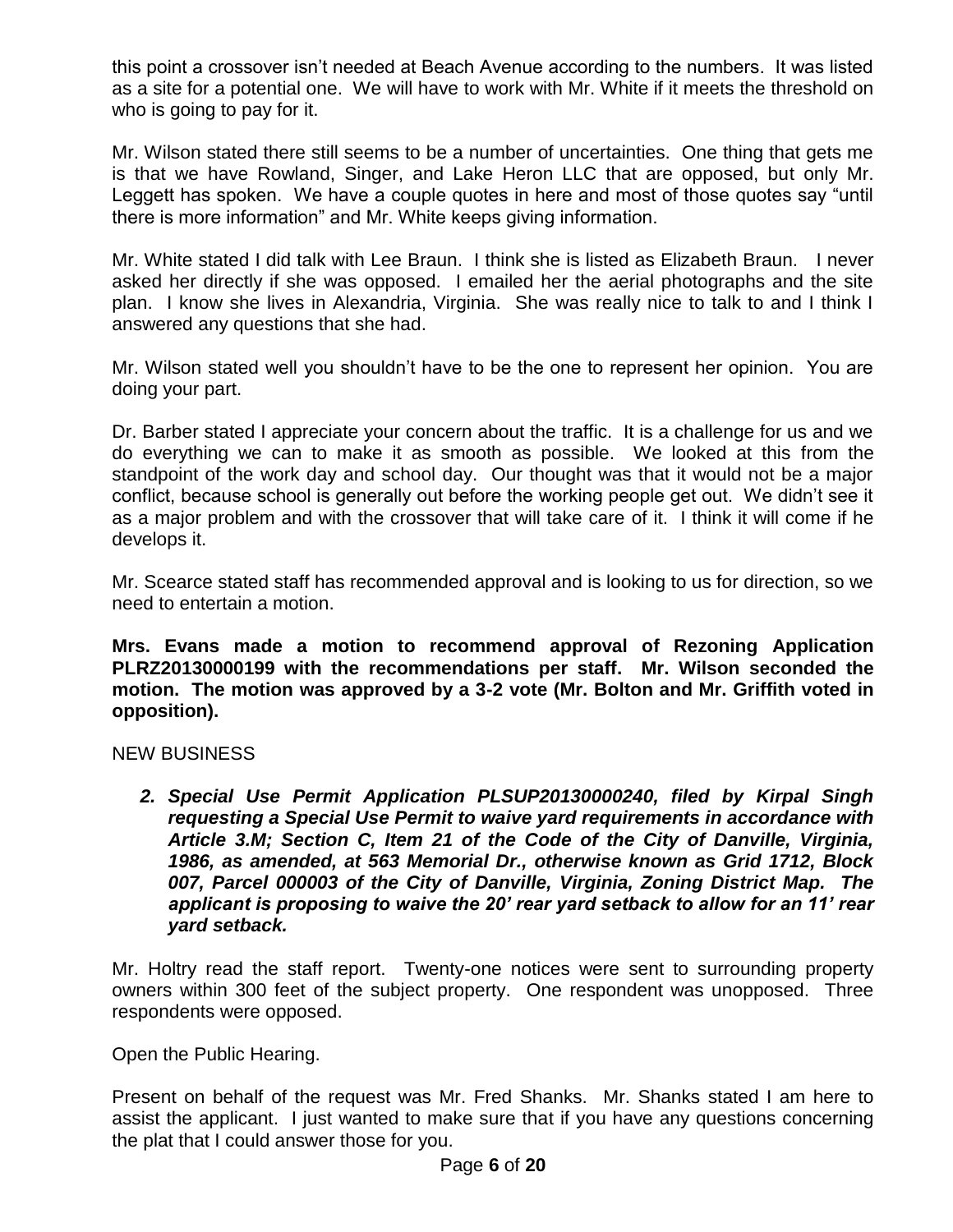Present on behalf of the request was Mr. Kirpal Singh. Mr. Singh stated we want to subdivide the lot because right now we are not using it and so a new business can come into the community.

Mr. Griffith asked do you have any potential buyers or uses for that piece of property?

Mr. Singh responded we had some before, but we could not sell it.

Present in opposition to the request was Mr. Luis Abreu. Mr. Abreu stated my wife and I own an office building that is immediately next to this property. I was most interested to see as to what the answer was going to be for the proposed future use of that property. I think that would help a lot of folks make up their minds concerning the potential use. I don't think delaying this or denying this request at this time is going to cause a hardship to the owner. When the owner purchased the property it was zoned exactly as it is. They knew what they were getting into and they didn't take any action at that time to address the rear of the property. Right now the area is pretty stable. There are nice neighbors across the street and limited businesses on this corner. I don't know what the impact is going to be down the lot. This is really not to shorten the setback. This is to create a new lot. That is the true intent of this. It is not a matter of adjusting something that has occurred through some encroachment or anything like that. At this time, without knowing the intensity of the use and the impact that it is going to have in the area I would vote against it. My wife would also vote against it. Thank you.

Close the Public Hearing.

Mr. Scearce asked what could you build on it?

Mr. Gillie responded I don't know if he has worked up a building. Off of the top of my head I am guessing around 2500 square feet by the time you add parking; but that depends on what goes in there. The parking ratio would be different for an office and a restaurant. It is all speculation.

Mr. Shanks stated we are thinking about a 3,000 square foot office building.

Mr. Scearce asked do you have any anticipated use?

Mr. Singh responded not right now. If we put it on the market then we will find out.

Mr. Scearce asked so you don't have a particular use, you would just like to sell off a track of land?

Mr. Singh responded yes.

Mr. Wilson stated as Mr. Abreu said there is no necessary urgency to do this. What would be the advantage?

Mr. Singh responded well if I wanted to sell the gas station part I would have property that someone could build an office space or something. Right now it doesn't fall under anything we can use as part of the gas station.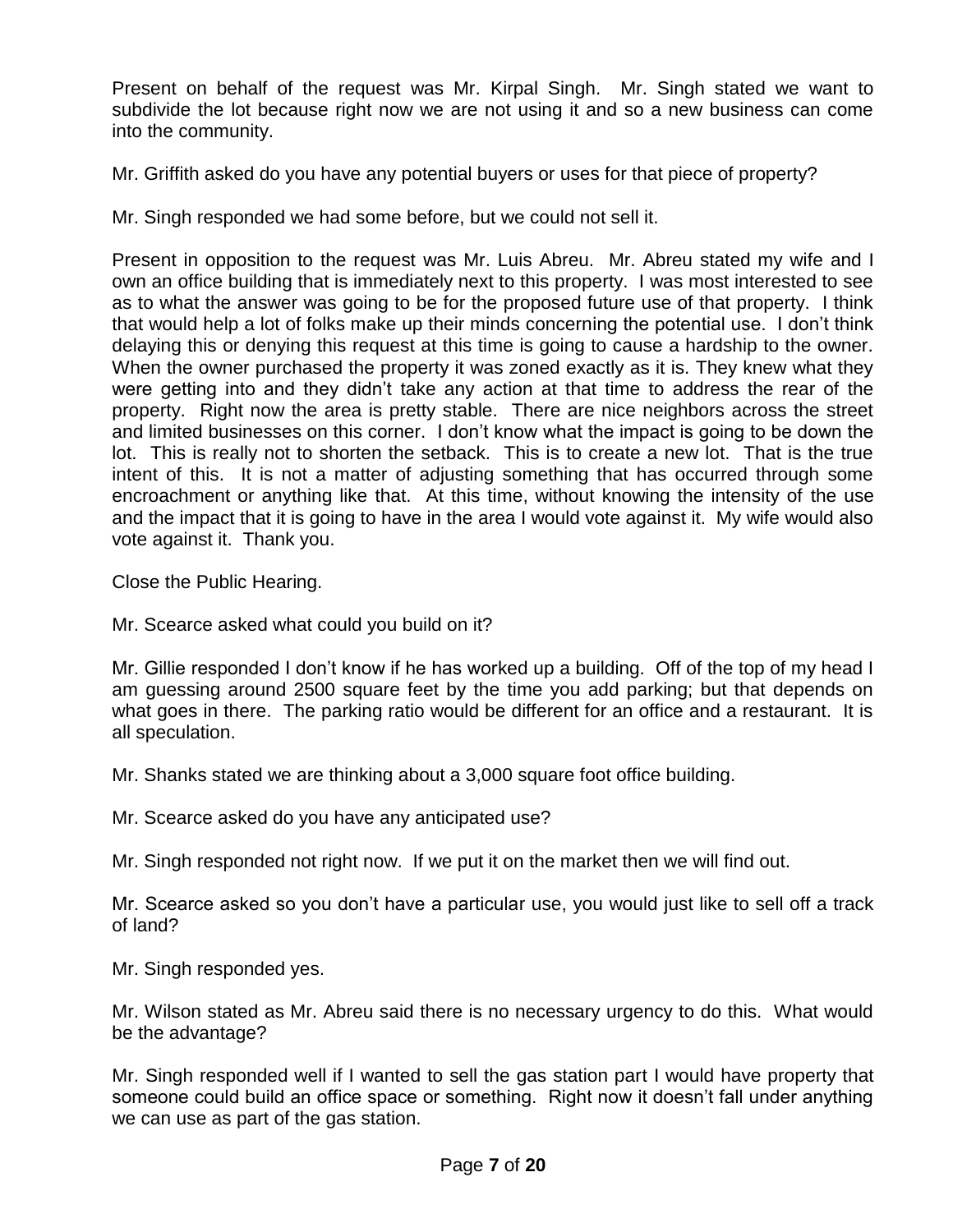Mr. Bolton asked could we not wait until he sold it with a contingency? Then they would know what was going to be there. They could object to that specific thing rather than just objecting to everything.

Mr. Gillie responded you could do that. He can turn around right now and develop a building on that property without subdividing it. He would have a second building on there and then lease that out. This request just gives him the option of selling that property. The development of the property can occur whether Planning Commission grants that waiver or not. He could build on it and then come back if he decides to sell it. There are a multitude of options available for it. He is just trying to get ahead of himself and create a lot that he could potentially sell or develop. From staff's perspective the creation of this lot doesn't create any issues besides the setback. The Building Official is ok with the way the setback is. There is enough space between the potential property line and this building. We are not opposed to it. If Planning Commission and City Council decides to deny it, he can still build something on it and lease it out.

Mr. Bolton stated right now he can do anything under HR-C.

Mr. Gillie stated he could build whatever complies with the Code currently.

Mr. Bolton stated we are just talking about the 11' setback.

Mr. Gillie stated the separation between the buildings would actually be less because the Building Code allows a closer separation than what we would. If he would then go to subdivide that property afterwards, he would have to come back through this and possibly get waivers to the Building Code depending on what he builds.

Mr. Griffith stated in looking at this, there is an alley behind the current building or a driveway.

Mr. Shanks stated behind the current building there is a driveway.

Mr. Griffith asked would the setback go to the edge of that driveway?

Mr. Shanks responded no actually the setback would be 11' off of the rear corner of the building.

Mr. Griffith asked the new property line would be just about to the driveway?

Mr. Shanks responded it is actually kind of catty-corner across the driveway.

**Mr. Griffith made a motion to recommend approval of Special Use Permit PLSUP20130000240 with conditions per staff. Mr. Wilson seconded the motion. The motion was approved by a 5-0 vote.** 

*3. Special Use Permit Application PLSUP20130000242, filed by Ross Fickenscher, requesting Special Use Permits to construct a mixed use complex and waiver to the floor area ratio in accordance with Article 3.L; Section C, Items 9 & 12 of the Code of the City of Danville, Virginia, 1986, as amended, at 610 Craghead St, otherwise known as Grid 2714, Block 010, Parcel 000003 of the City of Danville, Virginia, Zoning District Map. The applicant is proposing to up fit the*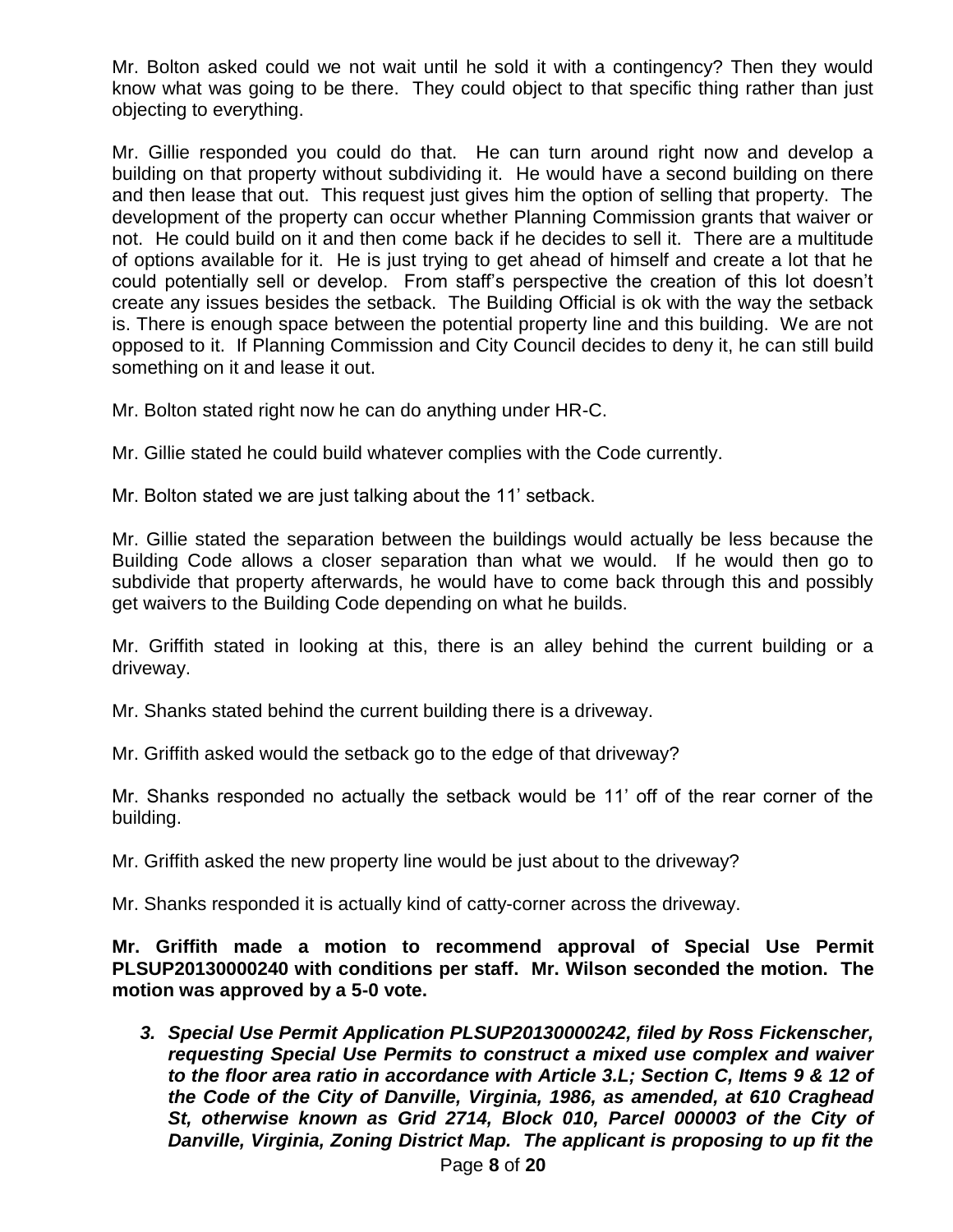## *existing warehouse for a commercial space and parking on the first floor and 40 apartments above.*

Mrs. Burton read the staff report. Eight notices were sent to surrounding property owners within 300 feet of the subject property. Three respondents were unopposed. Zero respondents were opposed.

Open the Public Hearing.

Present on behalf of the request was Mr. Ross Fickenscher. Mr. Fickenscher stated of course I am in favor of it, but if anyone has any questions we can address those.

Close the Public Hearing.

Mr. Bolton asked are you in agreement with the conditions?

Mr. Fickenscher responded certainly.

**Mr. Wilson made a motion to recommend approval of Special Use Permit PLSUP20130000242 with conditions by staff. Mrs. Evans seconded the motion. The motion was approved by a 5-0 vote.** 

*4. Rezoning Application PLRZ20130000243, filed by Ameritech Service Co. requesting to amend the Year 2020 Land Use Plan from M-R, Multi-family Residential to AM-R, Attached & Mixed Residential and to rezone from M-R, Multi-family Residential to A-R, Attached Residential, Parcel ID #60274, otherwise known as Grid 0613, Block 006, Parcel 000035 of the City of Danville, Virginia, Zoning District Map. The applicant is proposing to rezone so that the property may be developed with attached townhouse dwellings.* 

Mr. Holtry read the staff report. Thirteen notices were sent to surrounding property owners within 300 feet of the subject property. Two respondents were unopposed. Three respondents were opposed.

Open the Public Hearing.

No one was present on behalf of the request.

Close the Public Hearing.

Mr. Griffith asked what was the response on the petition list?

Mr. Holtry responded I think the understanding was that they didn't want townhouses to be developed there, but they didn't understand that townhouses are already able to be developed there, but they have to be rented out. The applicant is proposing to build townhouses that he can sell individually. I don't think they knew when they came in what the petition was. We explained it to the gentleman that came in. He was in accordance with us, but couldn't speak for any of the other people.

Mr. Griffith asked basically the people that signed the petition were opposed to the development?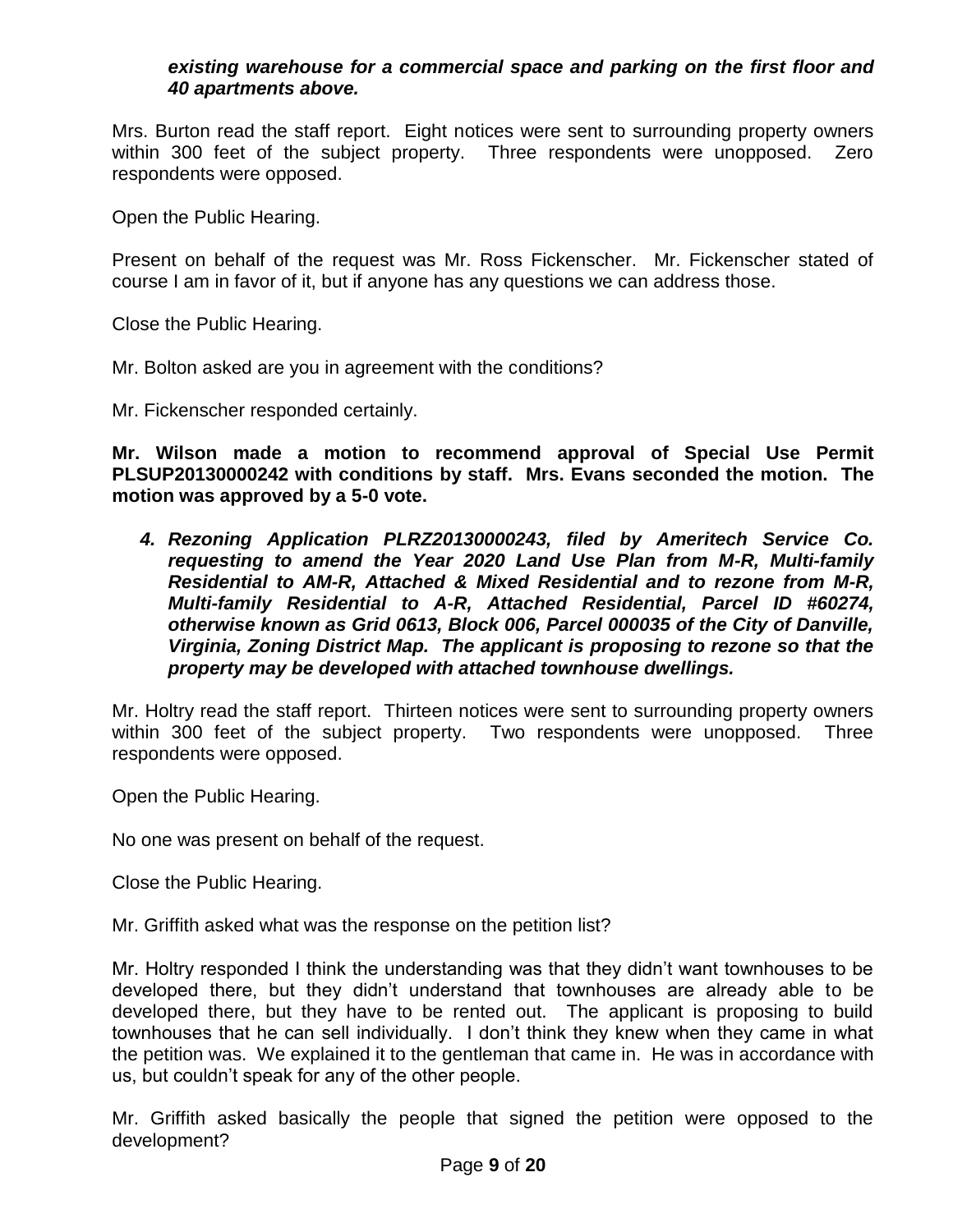Mr. Holtry responded correct. They were opposed to the townhouses.

Mr. Griffith asked how many names are on there?

Mr. Holtry responded 14.

Mr. Scearce asked are they people in the adjoining apartment complex?

Mr. Holtry responded I am not sure. Kimberly Avenue is the address they provided.

Mr. Gillie stated with the property zoned M-R he could build townhouses by right currently. They would just be rentals. They were opposed to developing anything on that property. He is actually asking to downzone the property to allow for the sale of individual units. Once that was explained to them, we believe that swayed their decision slightly. I can't speak for them. They would have to be here to answer that question.

Mr. Bolton asked do they have the option to sell and lease if we change it or just to sell?

Mr. Gillie responded if we change the zoning they would have to be on individual lots. They could still rent out just like you could rent out your house. They would be townhouse units that could be individually sold or you could lease out an individual property. As it stands with M-R you would build a townhouse complex similar to any other multi-family complex and just rent out the unit within the entire building. The A-R allows for the sale. In fact, they become almost attached single family homes. It is similar to the properties on Thunderbird Circle. I think Ameritech was the one who done that project. It has been pretty successful, so the gentleman wants to try this over here.

**Mr. Bolton made a motion to recommend approval of Rezoning Application PLRZ20130000243 as submitted. Mr. Griffith seconded the motion. The motion was approved by a 5-0 vote.** 

*5. Rezoning Application PLRZ20130000241, filed by Goodyear Tire & Rubber Co. requesting to amend the Year 2020 Land Use Plan from H-I, Heavy Industry to S-R, Suburban Residential and to rezone from M-I, Manufacturing District to T-R, Threshold Residential District, a .918 acre portion of 1901 Goodyear Blvd., otherwise known as a .918 acre portion of Grid 2619, Block 001, Parcel 000001 of the City of Danville, Virginia, Zoning District Map. The applicant is proposing to rezone a .918 acre portion of the lot to subdivide the property and allow for single family residential use.* 

Mr. Holtry read the staff report. Thirteen notices were sent to surrounding property owners within 300 feet of the subject property. Four respondents were unopposed. Zero respondents were opposed.

Open the Public Hearing.

Present on behalf of the request was Mr. Fred Shanks. Mr. Shanks stated I am here to answer any questions with regards to the survey plat on behalf of Goodyear. As was mentioned in the report, the house was built with all proper permits for residential use at the time of construction of the Goodyear plant. Goodyear is trying to take care of some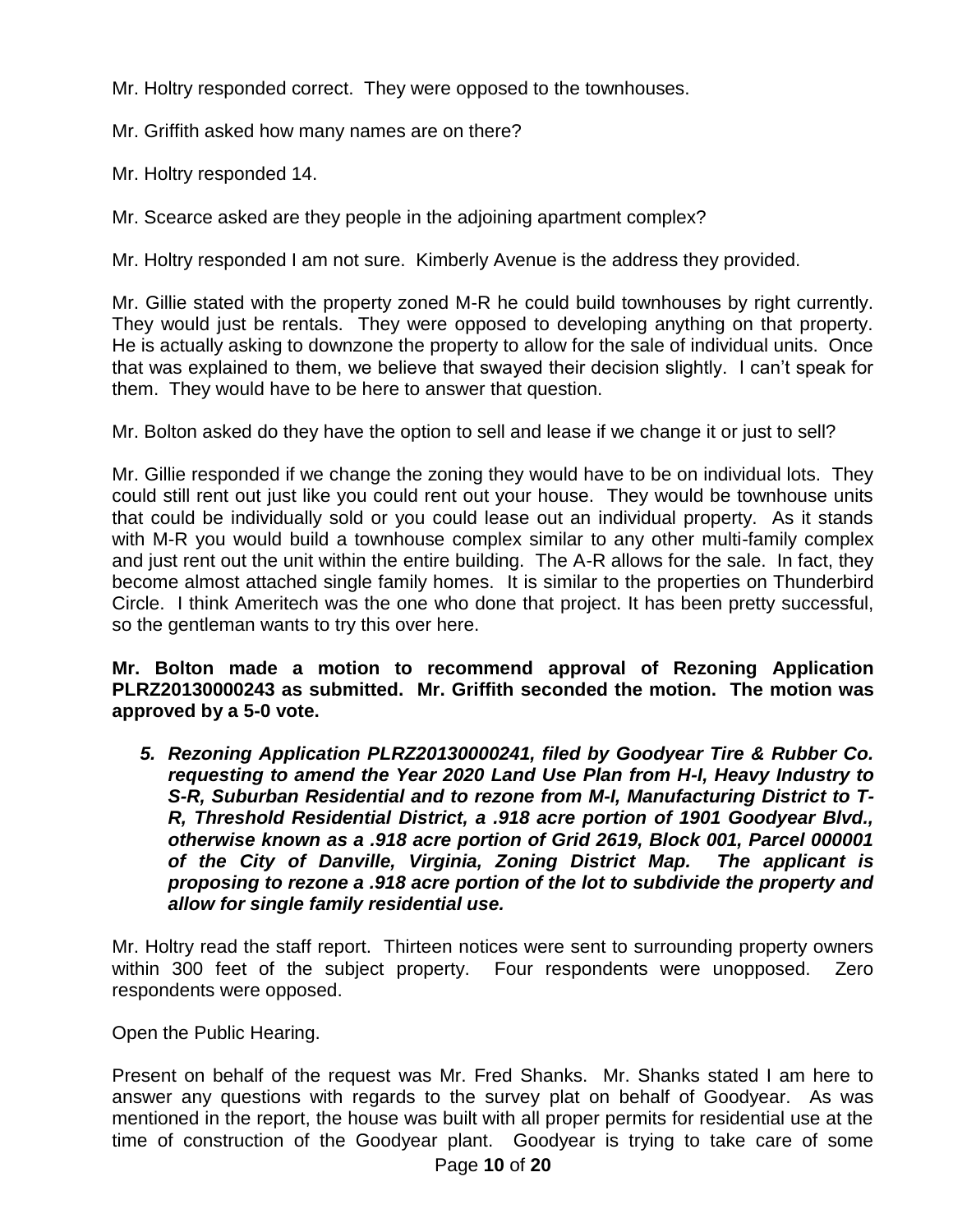housekeeping and get the property back under an accepted use. That property could also be marketed for sale.

Mr. Griffith asked has it ever been occupied?

Mr. Shanks responded it is maintained very well. It has been occupied, I think as temporary people came in as Goodyear staff.

Close the Public Hearing.

Mr. Scearce asked would this be a similar situation to what happened on Marshall Terrace? A property was built for an intended use and over a period of years the use around it changed and now they are looking to put it back to how it was intended to be used.

Mr. Gillie responded no. It has always been industrial in that area. This was built as a plant facility house. You can have a caretaker structure on industrial land. The thing is now that they want to dispose of that property it loses that caretaker connotation and has to become a residential zoning but nothing around it is residential. It is a beautiful house as you said. They did great taking care of it. It has been used sporadically throughout the years.

Mr. Scearce asked so it was built by Goodyear?

Mr. Gillie responded yes. The best we can tell is that it was built as part of the plant for that reason.

Mr. Griffith stated there is nothing in close proximity to it. I think from the back of it you can see the plant, but from the front and the sides there is nothing there. There is a railroad that cuts across and a utility substation, but there are no other buildings around there.

**Mr. Griffith made a motion to recommend approval of Rezoning Application PLRZ20130000241 as submitted. Mrs. Evans seconded the motion. The motion was approved by a 5-0 vote.** 

*6. Rezoning Application PLRZ20130000244, filed by Kenneth Thomas, requesting to amend the Year 2020 Land Use Plan from US-R, Urban Single Family Residential to CS, Community Service and to rezone from S-R, Suburban Residential to HR-C, Highway Retail Commercial, 1643 Halifax Road, otherwise known as Grid 3714, Block 003, Parcel 000014, of the City of Danville, Virginia, Zoning District Map. The applicant is proposing to operate an automobile repair establishment at this location.* 

Mrs. Burton read the staff report. Twelve notices were sent to surrounding property owners within 300 feet of the subject property. Two respondents were unopposed. Three respondents were opposed.

Open the Public Hearing.

Present on behalf of the request was Mr. Tim Wyatt, Owner/Operator of Wyatt Property Management of Reidsville, North Carolina. The property owner is a friend of mine and I help them look after four other properties in Danville. We wouldn't be here today if the tenant would have paid his licensing fees. We didn't know anything about that at the time.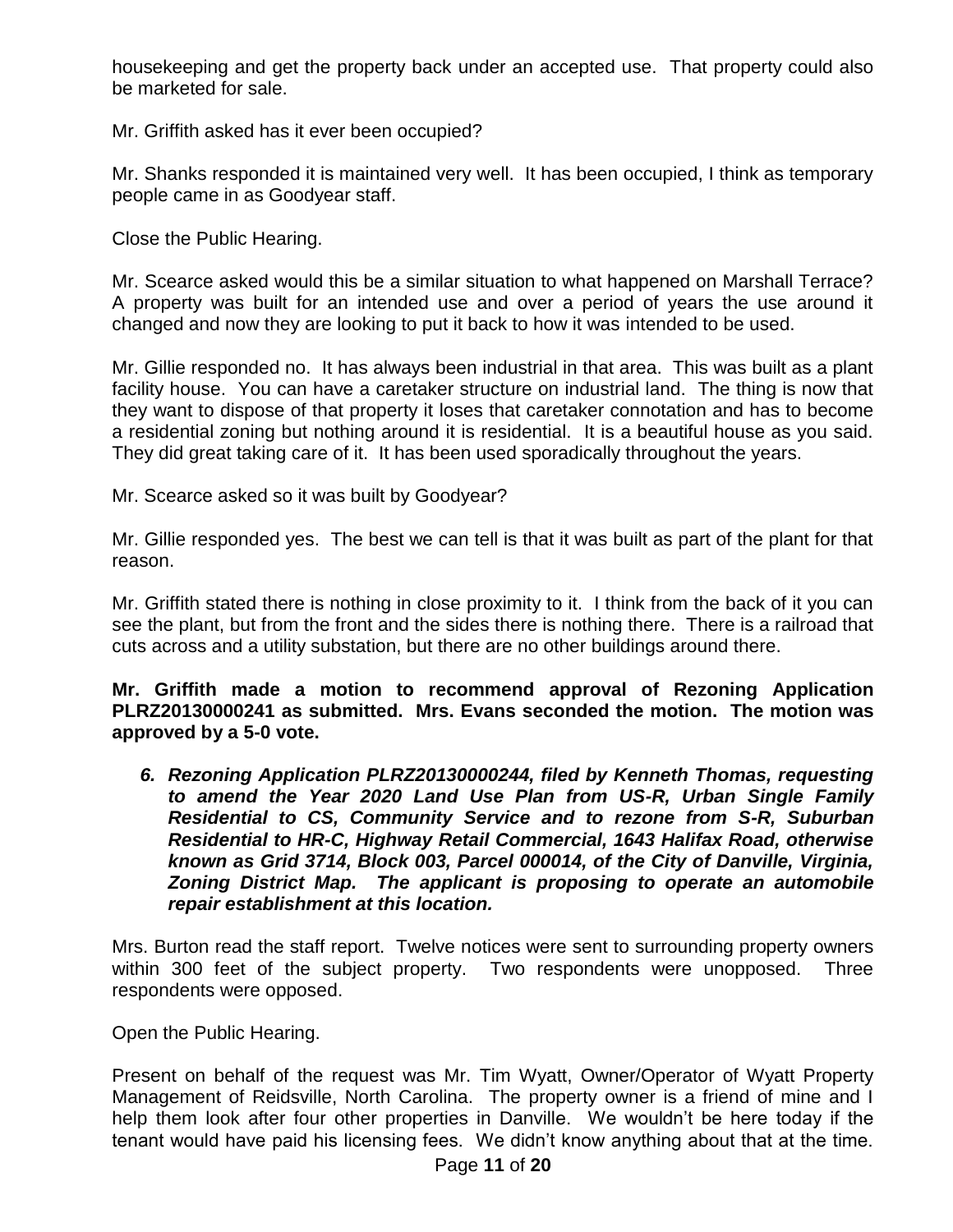When this building was built in 1977, that was the design of the building, a six bay automobile repair shop. It was rented for several years before he got out of the business and turned it over to someone else. The shop was originally rented to Mr. Thomas in 2006, I believe. He has been there ever since. I don't have a problem. I go by on a regular basis checking on him. I report back to Ms. Mitchell if I need to. As far as his license goes, that is not our business. Since we found this out, I have been working with Mrs. Burton. Mr. Thomas has paid all of his fines and licensing fees. If this is done today, I think this is something we will not have to worry about anymore. I don't see any plans for any change from what is being done now.

Mrs. Evans asked do you know if he operates on Sunday?

Mr. Wyatt responded not to my knowledge. When I talked to Mrs. Burton, I went by there and asked him about the hours of operation. He is basically a Monday through Saturday kind of guy and most of the time only a half of day on Saturday.

Mrs. Evans asked do you think he would be opposed to limiting the hours to no Sundays?

Mr. Wyatt responded sure, that wouldn't be a problem. I could make that one of the requirements of his rental contract.

Mr. Griffith asked did you say this property has been used as a garage since 1977?

Mr. Wyatt responded that was the design. It is a cinderblock building with a six garage doors.

Mr. Wilson asked are there any plans to improve that facility? It looked very dilapidated and it just looked like it needed repair.

Mr. Wyatt responded Ms. Mitchell wants to do more with the property, but she is not able to. I am in negotiations with Ms. Mitchell to purchase that property along with three other properties that she owns in Danville. If I do buy the property I will definitely turn around and do some repairs, especially the roof.

Mr. Wilson stated I remember when we were doing a case for AutoCycle just down the road. There was a lot of concerns from neighbors about the appearance because it is a residential area that has these little businesses tucked in. I can see where people would be concerned not just about the nature of the business and the hours but just the general impact on the neighborhood in terms of upkeep. I know that can't be a part of what we are deciding here today, but it does show a respect for neighbors and a neighborly environment.

Mr. Wyatt stated I agree 100%. On most commercial property, the upkeep is placed on the tenant. I don't think Ms. Mitchell signed up for anything like that when she rented this to Mr. Thomas. She wants to but is not a liberty to do so. That is why she is willing to pay me to rent some of her properties.

Close the Public Hearing.

**Mr. Wilson made a motion to recommend approval of Rezoning Application PLRZ20130000244 with conditions per staff with the operation of Monday through Saturday. Mr. Griffith seconded the motion. The motion was approved by a 5-0 vote.**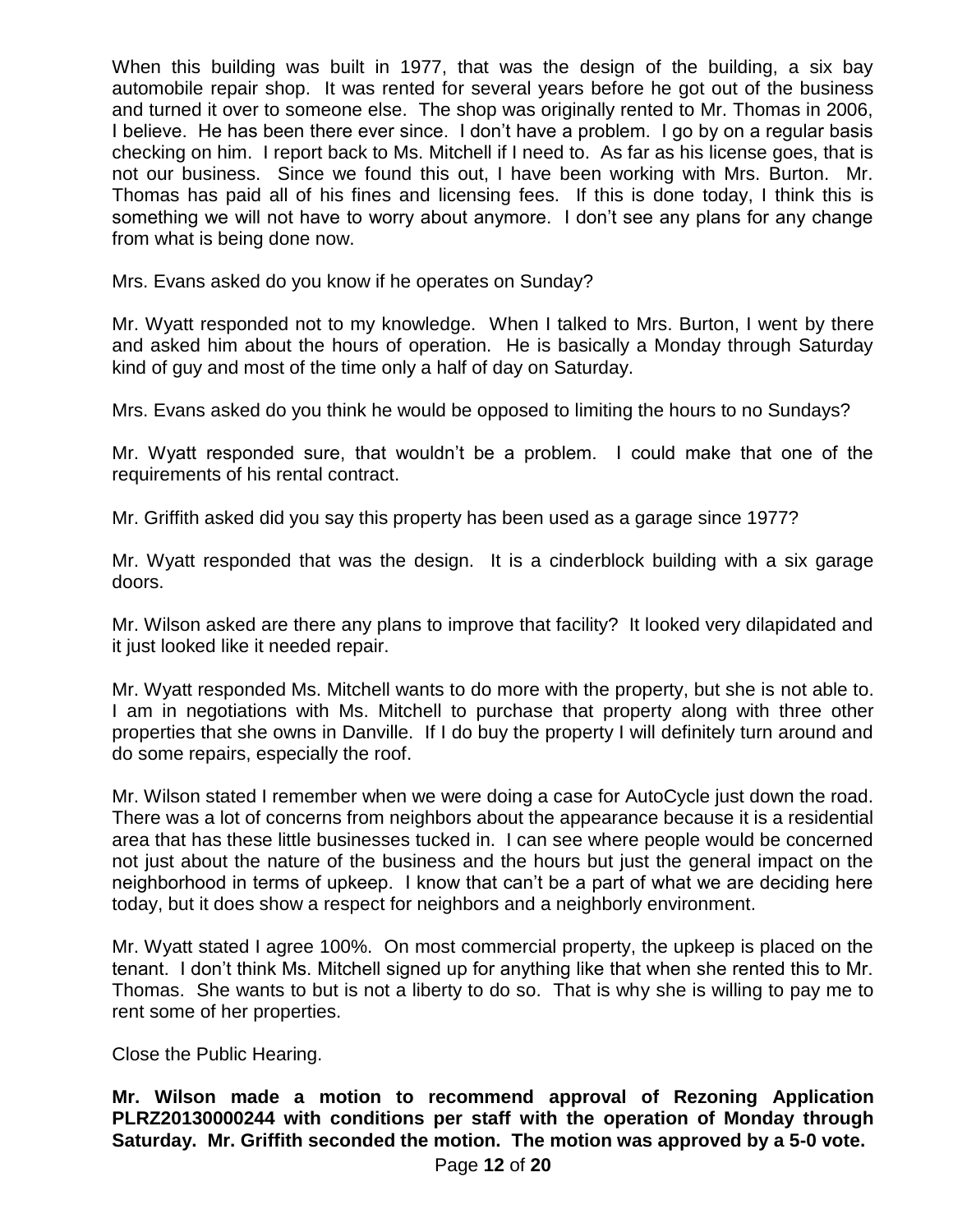## *7. Request to amend Chapter 41 entitled "Zoning Ordinance" of the Code of the City of Danville, Virginia, 1986 as amended, more specifically, Article 15: entitled "Definitions", to create the definition of post-release housing, and various sections of Article 3 to allow for this use.*

Mrs. Burton read the staff report. Forty-two notices were sent to surrounding property owners within 300 feet of the subject property. Four respondents were unopposed. Six respondents were opposed.

Open the Public Hearing.

Present on behalf of the request was Ms. Regina Curtis, Director of Crossroads Reconciliation. Ms. Curtis stated we have been serving this community since 2002. In 2009 we became a local partnership with the probation and parole office in Danville on Deer Run Road and began facilitating steps for women. Through that group and facilitating that group I saw a need for women coming out of incarceration that had nowhere to go, which in my heart and in my opinion was creating this high recidivism rate. Our district has the highest recidivism rate in our State. Since we have served almost 400 women through our group since 2009, only two women have re-offended through our program. The need for residential programming is ever increasing. The only option for these women is not safe. If they do not have family in this area they have nowhere to go other than to whoever will take them in. I would hate to think that I would make a mistake in my life and get out of paying my debt to society and have nowhere to go and no one to help me. This is why we have asked this. I humbly ask the staff forgiveness, and I have already done that in person, but we didn't realize that we needed to come to the Planning Commission and so Commissioners I so ask your forgiveness. They have been very patient in helping me get my education in the ways of City Government and I am so appreciative of their patience and for their help in partnering together. Our only thing with the way you've reworded what we sent you is when I sent you the 4 to 12 I was thinking of other homes that we might do and some that might be donated that were smaller. We actually need this particular home to house 6 in order to make it feasible for us to do the program. That would bring it up to a total of 7, 6 in the participating program and 1 supervisor. This program will be rigid. They will not have free time. They will be working with our Admission Organization in the daily programming. The only time they will literally have free is if they have earned it on Saturdays to have visitors under supervision. We are looking for this to be something that will help that community that will be a building up of our community as a whole.

Mr. Wilson asked are we speaking to the change in Code?

Mr. Scearce responded we are just talking about the Code.

Mrs. Evans asked what are the requirements to go into your program?

Ms. Curtis responded the requirement to go into this program would be recommendation by number one the Chief of Probation and Parole. Chief Doug Morrison would recommend those that he knows would be more likely to be more successful and willing to actively participate in their life recovery.

Mr. Scearce stated staff has set it up as four and you are asking for six. Is six the number that makes it worth financially to support it?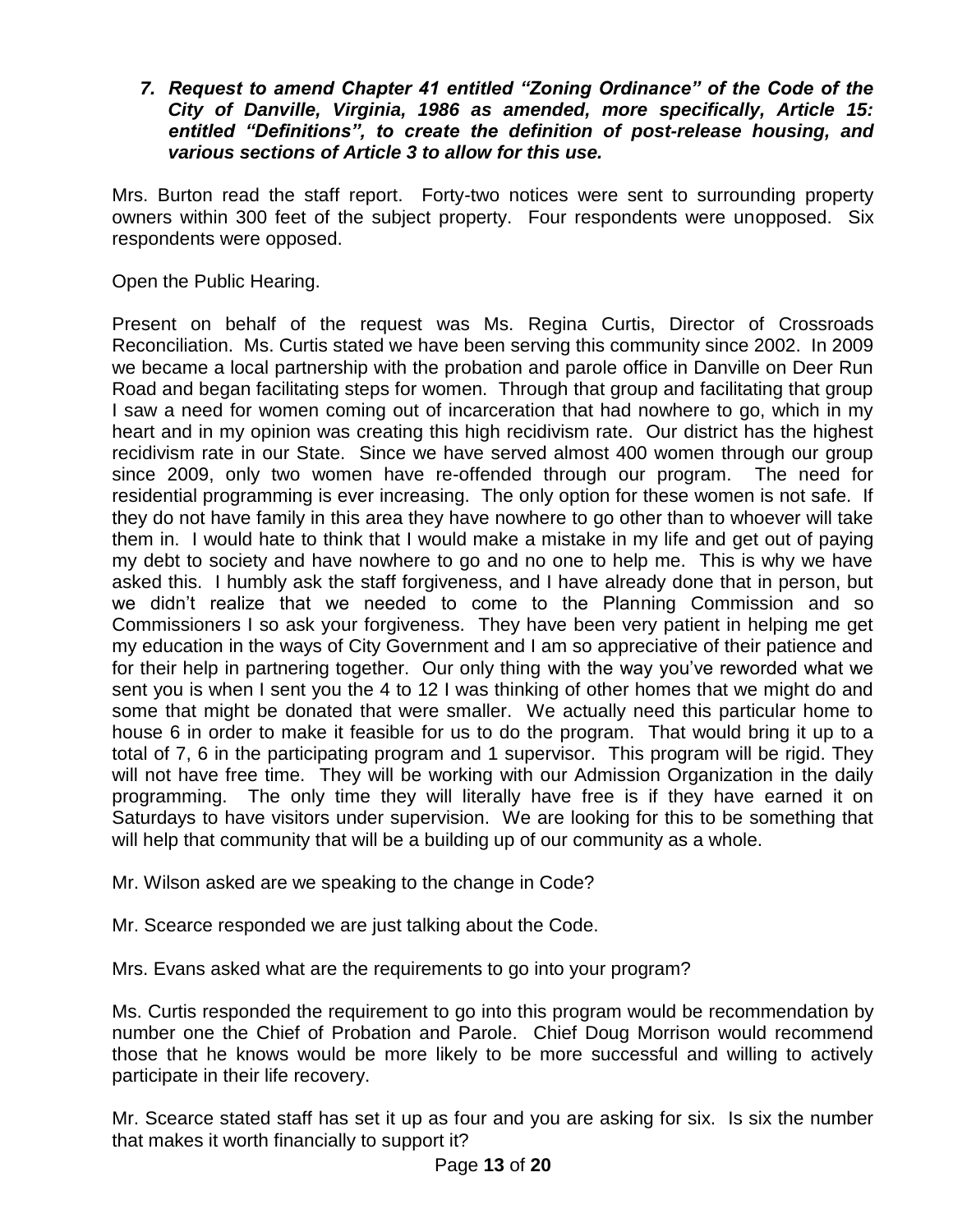Ms. Curtis responded yes because of the high rate of insurance and also for utilities and taxes. We've got to cover that because what will be received as far as donations from the community will be extremely minimal.

Mrs. Evans asked do you foresee every house you establish to be a minimum of six?

Ms. Curtis responded no. However you want to do it, but we need this one to be at six. We do have one that is smaller that we would not put more than four in. If it is set at six, we are not going to exceed that six.

Mr. Scearce asked is the reason this one has to be set at six based on the size of the house or the cost of the house?

Ms. Curtis responded the size and the cost.

Present in favor of the request was Mr. Douglas Morris, Chief Officer of Probation and Parole. Mr. Morrison stated I have been in Danville for 20 years now. The State has contracts with various homes throughout the Commonwealth that we call residential beds. When a person gets released from incarceration, if the beds are available we can put those people in those places. Generally they are non-violent. Let me give you the State's definition of non-violent. It is people who have not committed these six offenses: rape, robbery, malicious wounding, kidnapping, sexual assault, and there is one other.

Mr. Griffith stated probably murder.

Mr. Morrison stated there are six major offenses or any attempt to commit those offenses or any conspiracy to commit those offenses. They are not eligible for those types of placements. We have a need in Danville. Doves closed its doors many years ago. I contacted Dr. Curtis in 2008 and we worked out a program. Over the last three months I could have put about 10 women into a place. When these people get released they have to find a place to live. Most of them find anyone that will take them in and it usually increases an abuse situation. I have dealt with a situation all last week where there is an 8 month old child involved and we have had to get Social Services involved. We currently have roughly 1300 people under supervision in the City of Danville and Pittsylvania County. We have needs for residential places that are supervised and meet the needs. I am not looking for someone to just be housed but have treatment programs, life skills program, and substance abuse programs. I would recommend the Code change to allow that to happen to meet the needs of the citizens of Danville, because 93% of all people incarcerated in State facilities are coming back to the community and we need to have something for them. I commend Dr. Curtis for wanting to do this, but I encourage you to grant the Code change.

Present of the request was Ms. Beth Anderson. Ms. Anderson stated I am a new resident on Shepard Avenue, which is at the extreme end of the street. The map I was sent doesn't really illuminate the topography of this location. I made an appearance because there were only two options.

Mr. Scearce asked are you speaking to this location?

Ms. Anderson responded yes.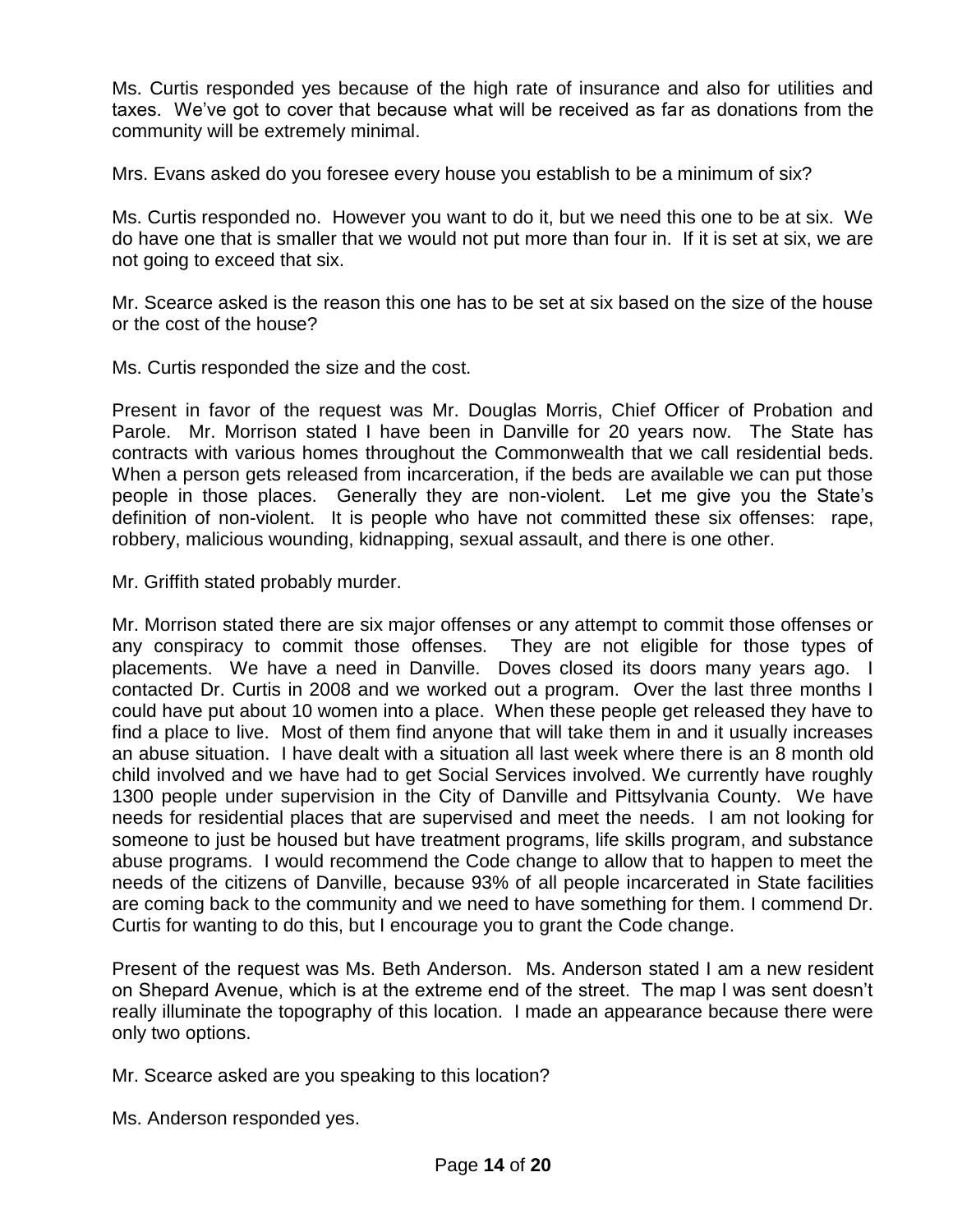Mr. Scearce stated let me ask you to wait until the next item because we are just talking about the Code change.

Ms. Anderson stated one thing I would like to add about the Code change is, if the Code is changed to a higher volume of residents per unit I think there might need to be some consideration towards the ratio of supervisors to residents.

Present in favor of the request was Ms. Kitty Francis. I had the honor and privilege of meeting Dr. Regina Curtis with Crossroads a year ago. I own the home that I donated to Crossroads. I was fixing to turn this home into a veteran's home, but the Lord laid it on my heart for these girls and I am on board with them. I want you all to know that through the years my father, through rental property, this same house had multiple people that would come in. This home would be an asset to this street. I would just appreciate it so much if you all would consider doing a different Code to allow those girls to come in there.

Present in favor of the request was Mr. Timmy Barts. I am a local CPA for Harris, Harvey, & Neal. I have been on the board for Crossroads since its inception and have been pretty much involved all of the programs. We started an outreach to give people counseling that couldn't afford it. As the treasurer of the organization, the financial feasibility between four and six would be tremendous. I don't think two more people would make a lot of difference. The house could be self-supporting. Hopefully this is just the first of many. We were actually looking for something better, but the financial strains on non-profit organizations don't make that feasible. This is a pilot project, which we feel with six people would be very feasible and more importantly help these girls get their lives back together. Thank you for your time.

Present in favor of the request was Ms. Kathy Ross. I volunteer with Good News Jail Prison Ministry. I am the facilitator for the edit rating group for the jail and I actually go every week for the past 20 months. I can confirm what Dr. Curtis is telling you. These girls are there and they know that they are going to get out and they are terrified because they don't have a lot of family to go to. They know that they are going to be surrounded by the same environment that they were in before they got into the jail. Every week these girls are breaking from their heart about their lifestyle. They have been very open with me about the things that they have to go through. They would love to be able to go on and get their GED or college degree. There is no one who will take care of them. When they are in jail they go through the Bible study courses. They get their certificate and they are so proud of themselves. They know that when they get out of there, they have no one who cares about them, no one to mentor them except that street person who got them there in the first place. Dr. Curtis wants to give them a mentor and the counseling that they need. Thank you.

Close the Public Hearing.

Mr. Scearce stated I think it is obvious that this is a very worthy project and much needed. It would be a shame for us to pass something and it won't work because we don't have the right numbers on it. I appreciate you telling us what non-violent means. That clarified a lot for me. I think staff is trying to be as lenient as they can. I was going to ask if there was a problem with six.

Mr. Gillie responded we have concerns. The reason being is because of our definition of family.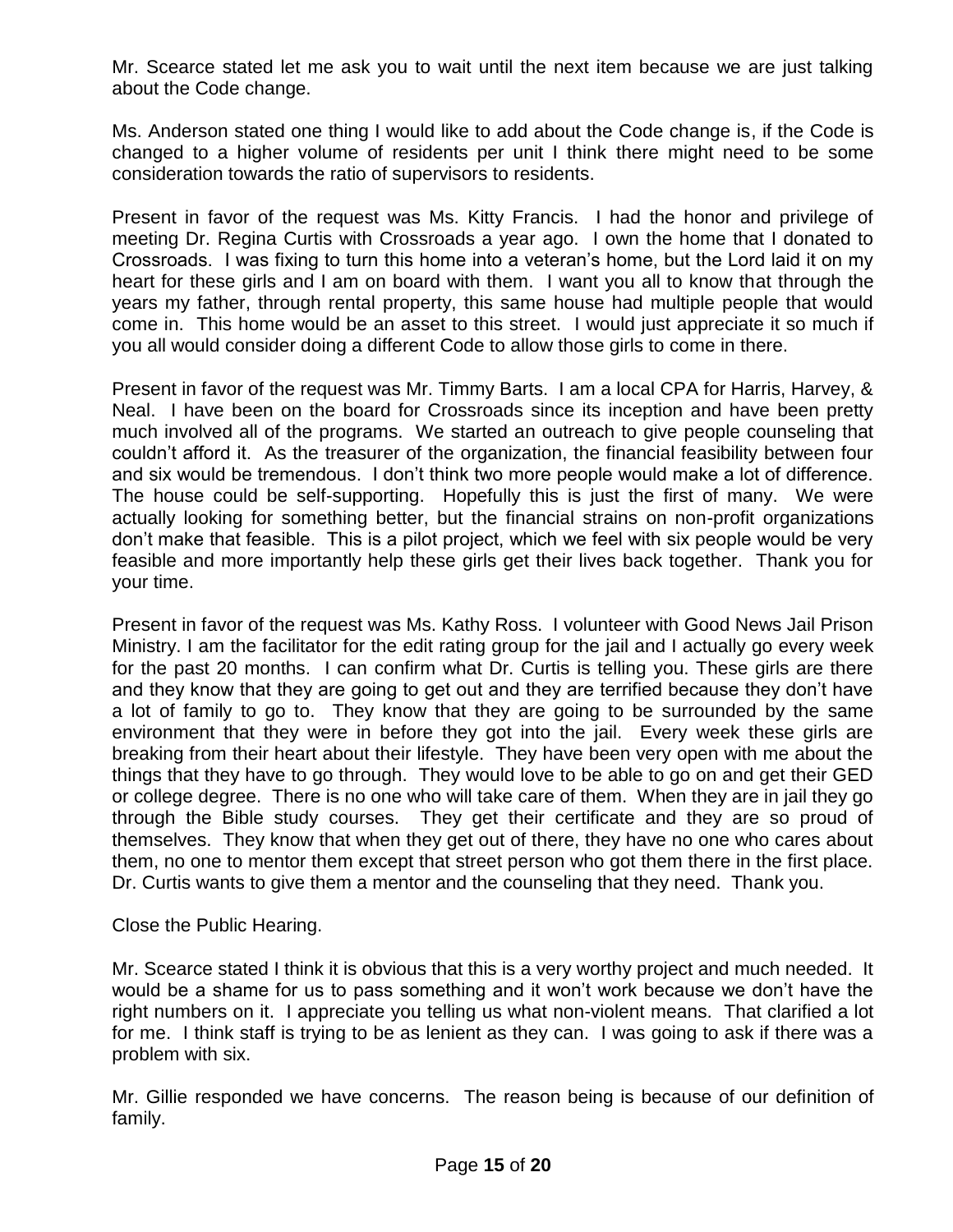Mr. Gillie read the definition of family.

Mr. Gillie stated at Averett, if you have three students living together, if they get a fourth student they are in violation of our Code. In this case we are making special considerations to allow a specified group to exceed our standard definition of family. That is our concern. Why is this group different than just a group of college students? We do have other portions of the Code that allow for up to eight if they meet certain criteria established by the State. In this case, this isn't a protected class by the State. That is why staff recommended what we did. The condition that they need six to make the house work, I can't specify that. We only look at what our rules are and how we treat everyone else. Our provision being equitable is our concern. It is up to you. We just made a recommendation. Now it is in your hands.

Mr. Scearce stated the Averett situation is just students. Is that without supervision?

Mr. Gillie responded correct.

Mr. Scearce stated this would be supervision.

Mr. Gillie stated should we change our definition of family to say you can have three, four, or five college students if they have supervision? When this definition came to us, we were a little leery about going with a large number because we have had issues with students exceeding what should be the occupant limits within that area. We have presented it and here you go.

Mrs. Evans stated I have had concerns that I have expressed. You are right, if they had supervision we may not have those issues. I think in this case because there is supervision it can be better policed verses three students. I think supervision is the key to this.

Mr. Wilson stated I am a little curious about the Federal or State guidelines. Something you said earlier about a protected class. What makes this particular thing not a protected class? We have had similar homes brought to us before where they had residents under supervision with State accreditation and all those different things. Is there any category this could fall under to allow the number to go up?

Mr. Gillie responded the State doesn't regulate them. There are certain classes that are defined by the State where you have to allow a number of people based on this definition. We follow that almost to the word in our Code. The Department of Behavioral Health and Developmental Services licenses certain entities where you have to allow above and beyond what a standard family is. Our definition is basically what the State says it should be. They are asking for more than what is allowed, but they are not regulated specifically by the State.

Mr. Wilson asked because they are a faith based organization or non-profit status? What makes that possible?

Mr. Gillie responded it is not possible. The Legislature has never taken it upon themselves to look at this class and put them specifically in a definition. Since the State hasn't recognized them as being different from anybody else it is difficult for us to recognize them as being different than any other group. That is why we have made our recommendation. As Mrs. Evans said, the supervision may play a role and we hope it does; but when I look at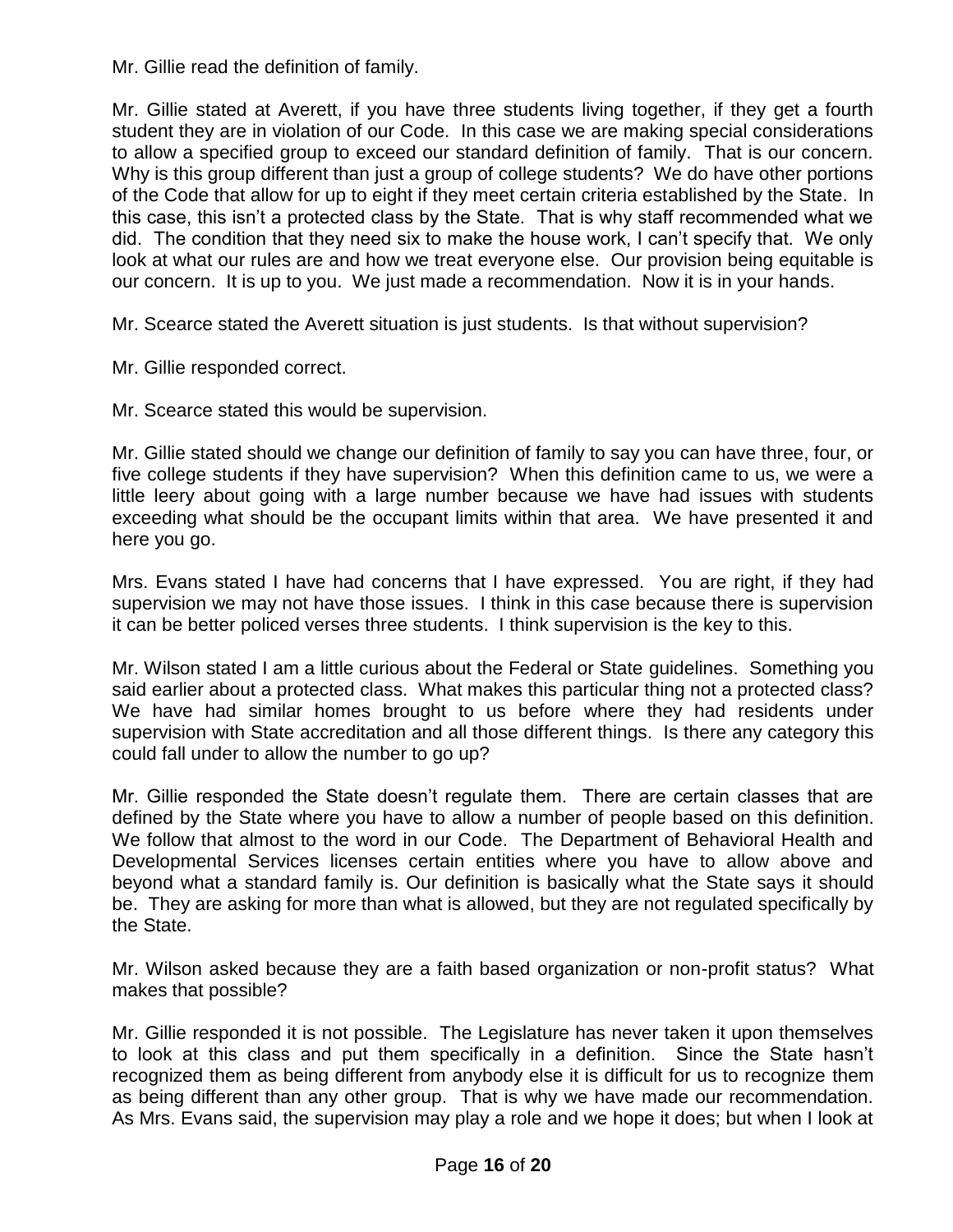what the State defines a family as they don't fall under any of that. I don't know where to put them.

Mrs. Evans asked how many did Doves have when they were in existence?

Mr. Gillie responded they were a community facility, so they fall slightly different than this. This is more of a family than a community facility that triggers a different regulation under the Code. I want to say the original Doves house which was authorized by special use permit allowed up to eight.

Mrs. Evans asked were they supervised?

Mr. Gillie responded they had a facility operator. I doubt they were supervised to the extent that they are proposing here. Based on what I have heard from Ms. Curtis, it is a very regimented program that they are operating. Doves had a counselor inside the place, but when you came to Doves that person wasn't there 24 hours a day seven days a week watching what you did. They gave you shelter and helped you find things, but Doves wasn't to the extent of what they will be doing.

Mr. Wilson asked could this fall under another kind of designation that would allow more flexibility in the numbers and even regulations coming from certain government entities? Is there something unique about this?

Mr. Scearce responded yes.

Ms. Curtis stated maybe I am missing something here and if I am please enlighten me. I see us under the same family umbrella as what Doves and Hope Harbor did. We are just doing more. We are offering more hands on care to our participants that will be in our program. We are offering them more program benefits as far as helping them get their GEDs. We just put in a GED center. The Institute donated us computers and we are linked with the Adult Education Program. They can participate in gaining their education. They will be participating in groups. They will be required one on one counseling. They will be required to participate in all of the groups plus their community projects.

Mr. Wilson asked under what heading is Hope Harbor? How are they different? Is there a different Code or set of regulations?

Mr. Spencer asked is this considered a halfway house?

Ms. Curtis responded pretty much. It will be transitional housing.

Mr. Spencer stated you will house former people who were in jail or prison.

Ms. Curtis stated yes.

Mr. Spencer stated Doves didn't do that.

Ms. Curtis stated Hope Harbor did.

Mr. Spencer stated ok, but they were taking in other women.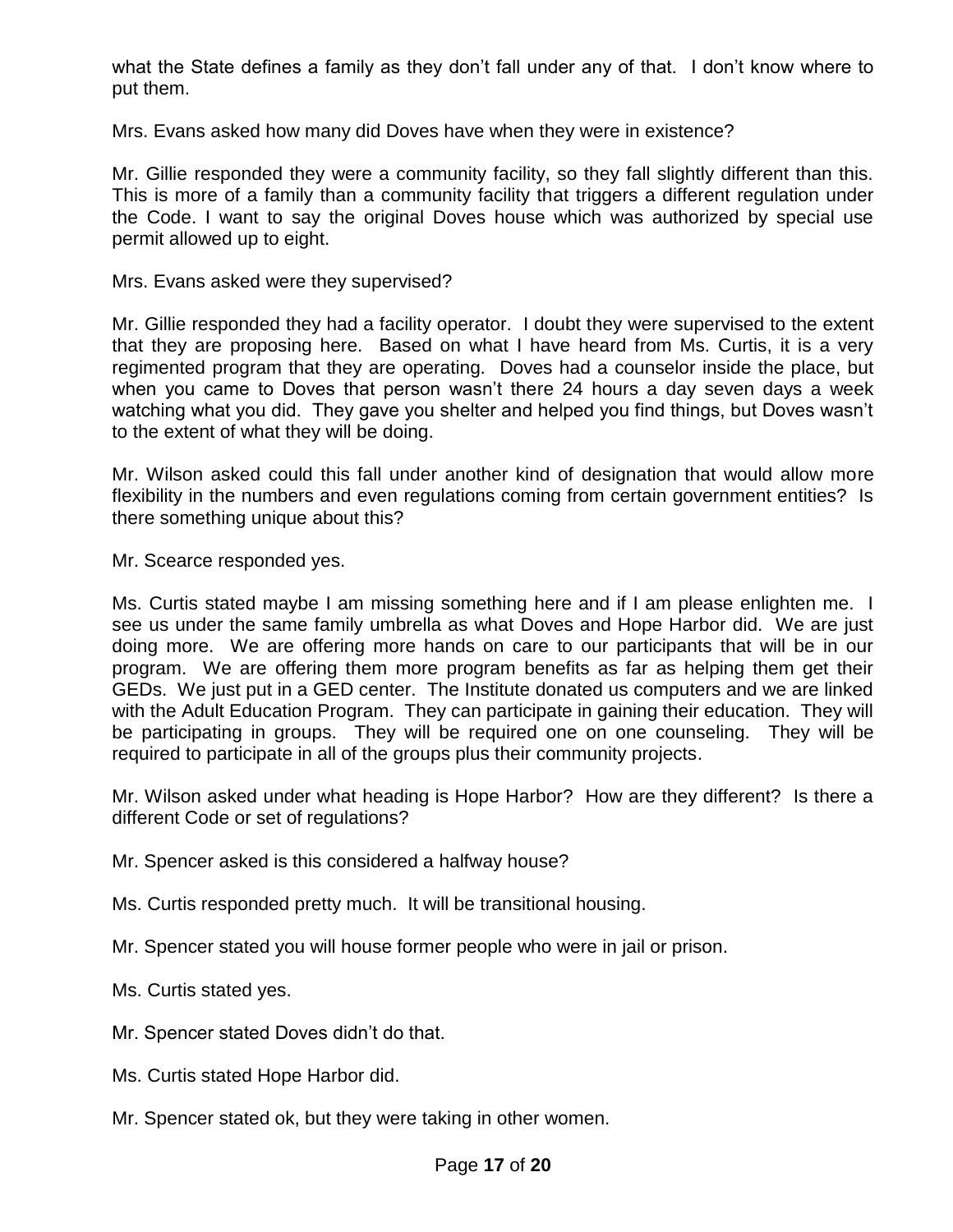Ms. Curtis stated we will be taking other women. We won't just be for probation, but that will be our focus. Doves focused on abuse but they would also take women for refuge as well.

Mr. Wilson stated one of my concerns is you came here with four. Now you say six and this is the first we've heard about it. I am assuming one other person is a supervisor.

Ms. Curtis stated yes, there will be a total of seven.

Mr. Wilson stated but you anticipate other homes.

Ms. Curtis stated we already have two more that have been donated.

Mr. Wilson asked but the numbers in those homes could climb higher.

Ms. Curtis stated not with the two that we have.

Mr. Wilson stated whatever we decide here and once it goes to City Council it will become a definition for all future organizations.

Ms. Curtis stated that is what I am wondering. That is why we put in our wording that we sent to them four to twelve based on what each home would accommodate.

Mr. Scearce asked but you are willing to limit it down to the six?

Ms. Curtis responded yes.

Mr. Scearce stated that is like a minimum number it takes to financial sustain operations.

Ms. Curtis stated correct.

Mrs. Evans stated of this particular house.

Ms. Curtis stated we have three homes that have been donated. Two will hold six. One will hold four. We are not going to over crowd it.

Mr. Wilson stated the problem is what we are deciding goes way beyond what you are doing. I don't think anyone here is going to be opposed your work. The question is when we make a decision like that it extends out. We have to think about that.

Ms. Curtis asked if we had four instead of six in a house how would that be a problem?

Mr. Wilson responded what we are going on is what was recommended. That is what we are trying to decide.

Ms. Curtis stated I am asking for the six, so it is doable; otherwise we have no means of doing it.

Mr. Griffith stated if under the Code change this is defined as a post-release facility would it be possible to tweak the definitions so that we could say no more than two people per bedroom and one supervisor for every six people or any multiple thereof? Would that be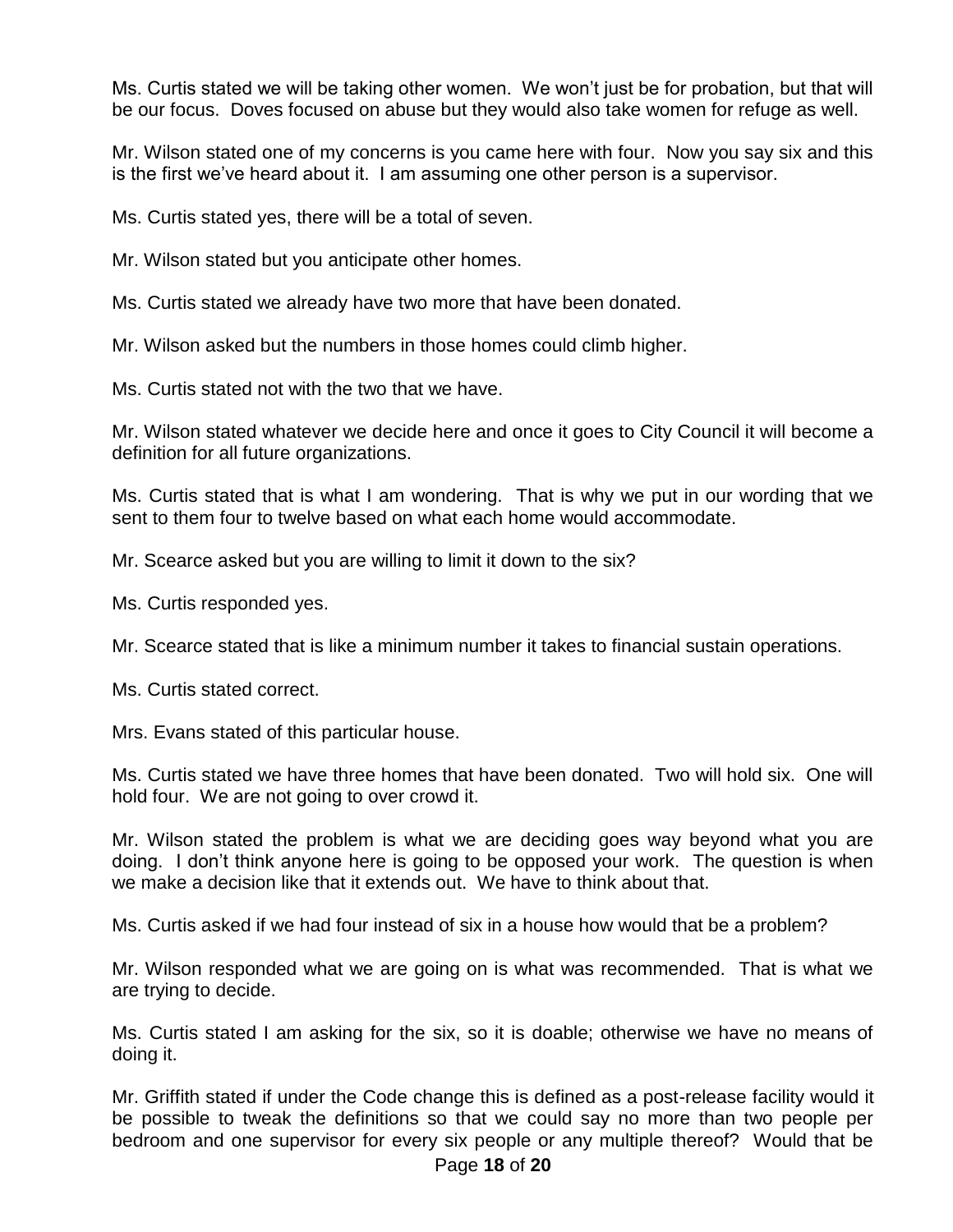possible? That way if the house has three bedrooms they could have two people per bedroom and a supervisor. If they only had two bedrooms they could have four people and a supervisor. If you had four bedrooms, you could have eight people but you would have to have two supervisors. Is that a possibility?

Mr. Gillie responded it is possible. There are a couple of concerns with that. In bedrooms, the square footage is based on the size of the room and you are allowed a person per square foot and also the means of egress. Certain bedrooms may only be allowed to hold one bed based on the size of it. If you say two per bedroom in a three bedroom house, but based on the square footage they can only have three in effect we would allow them to exceed what the occupant loads are for the building.

Mr. Griffith stated they would have to meet the square footage requirement.

Mr. Gillie stated we would need to put that inside of it.

Mr. Griffith stated I am just trying to think of a way to satisfy what Dr. Curtis is talking about and at the same time protect what we need to do for the City.

Mr. Gillie stated it may be possible. I would need to get with the building and fire official before I could say for sure.

Mr. Scearce stated do it just like he says but that it must meet Code regulations too.

Mr. Gillie stated right. I just don't know if it triggers anything above and beyond. It may be possible and I would love to investigate. I just can't answer right now.

Mrs. Evans asked do you know if this type of organization is anywhere else in the State?

Ms. Curtis responded there are those that operate in larger numbers than what we are planning to do. That was our original hope that we could have a church or motel that would be donated that we could make a larger scale. Obviously the Lord gave us gifts that He wants us to use. I have learned since 2002 to thank him for the small beginnings and to trust Him with those. I believe that this is the beginning of what He wants to do to help more people and not just women but men and youth. It is being done and that is what we are modeling after, some within the State of Virginia and some in Orlando, Florida that President Ronald Regan began in 1980 called the National House of Hope. That is what our model is. That particular facility is for children ages 8 to 18, but the model can be used with any age group.

Mr. Wilson stated I would hope that you would trust the process that is about to take place. I think we have to be concerned for the neighborhood and about the Code. Staff makes recommendations. This may take a little bit more time as we work through this and figure out the best way. We are not really deciding this just for you.

Ms. Curtis stated I don't see this as personal. I think we are on the same team because we all want to see people get help and see our City grow and improve.

**Mr. Griffith made a motion to recommend tabling the Code Amendment. Mr. Wilson seconded the motion. The motion was approved by a 5-0 vote.**